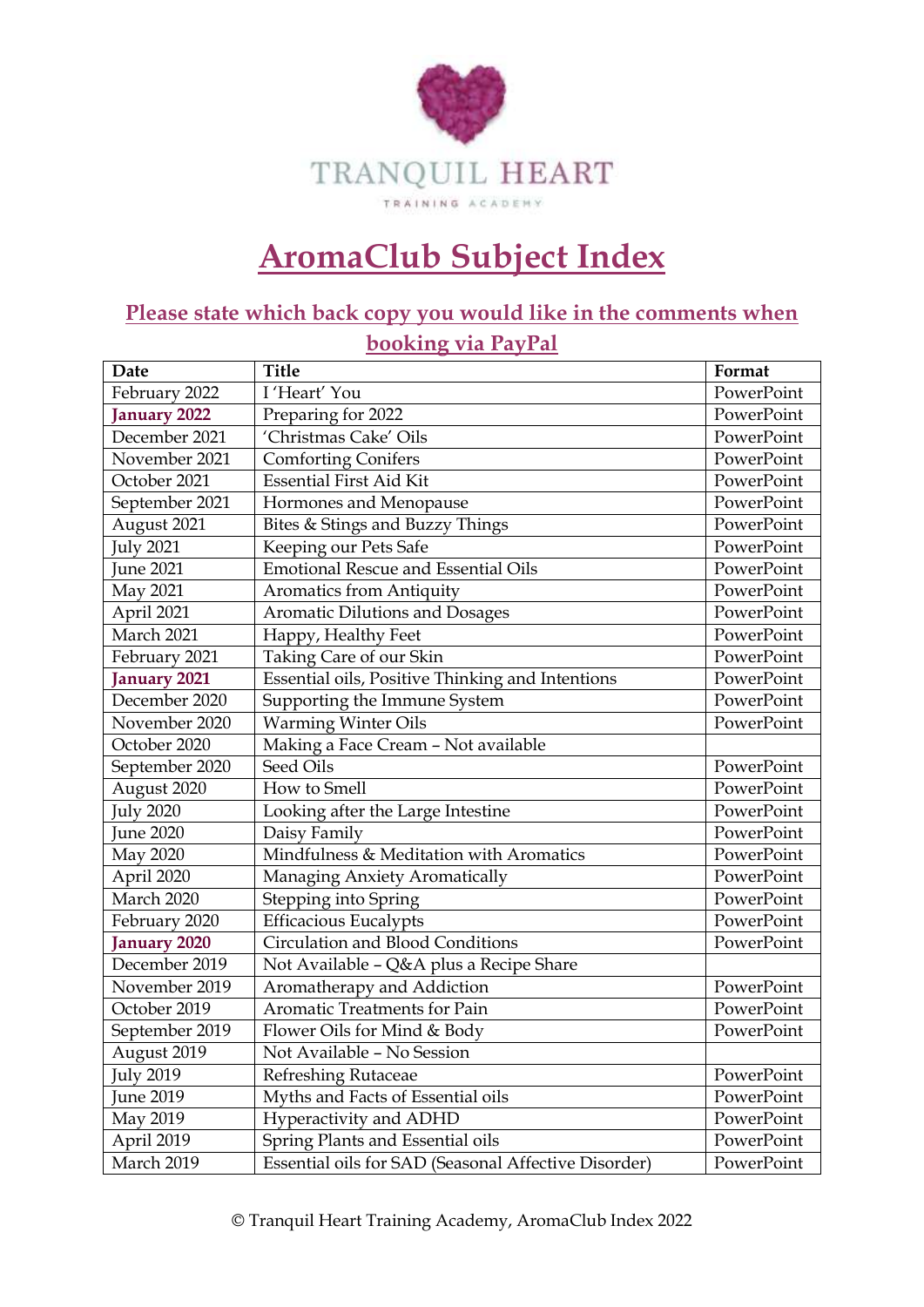| February 2019                  | <b>Perpetual Pines</b>                                                                                          | PowerPoint |
|--------------------------------|-----------------------------------------------------------------------------------------------------------------|------------|
| January 2019                   | Not Available - No Session                                                                                      |            |
| December 2018                  | Not Available - In house get-together and food share                                                            |            |
| November 2018                  | Not Available - Bath Fizzers (practical session)                                                                |            |
| October 2018                   | Stepping into Autumn                                                                                            | PowerPoint |
| September 2018                 | Treating the Person, not the Condition                                                                          | PowerPoint |
| August 2018                    | <b>Stress and Aromatic Solutions</b>                                                                            | PowerPoint |
| <b>July 2018</b>               | Staying Safe in the Sun                                                                                         | PowerPoint |
| une 2018                       | Sneezes and Wheezes, Aromatherapy and Allergies                                                                 | PowerPoint |
| May 2018                       | <b>Essential Oils and the Microbe</b>                                                                           | PowerPoint |
| April 2018                     | Aromas for the Mind                                                                                             | PowerPoint |
| March 2018                     | Morning Aromatic Tea Party                                                                                      | Word doc   |
| February 2018                  | Essential Oils and the Heart Chakra                                                                             | PowerPoint |
| <b>January 2018</b>            | Refresh and Revive                                                                                              | PowerPoint |
| December 2017                  | Happy, Healthy and Hygge                                                                                        | Word doc   |
| November 2017                  | Aches and Pains                                                                                                 | PowerPoint |
| October 2017                   | Fabulous Frankincense                                                                                           | PowerPoint |
| September 2017                 | <b>Using Essential Oils Safely</b>                                                                              | PowerPoint |
| August 2017                    | French Lavender and its many Uses                                                                               | Word doc   |
| July 2017                      | Not Available - Field Trip                                                                                      |            |
| <b>June 2017</b>               | Pets and Aromatherapy                                                                                           | Word doc   |
| May 2017                       | Hedgerow Plants for Health                                                                                      | Word doc   |
| April 2017                     | Cleanse and Refresh (the body)                                                                                  | Word doc   |
| March 2017                     | Coping with the Menopause (Aromatically)                                                                        | Word doc   |
| February 2017                  | Not Available - No Session                                                                                      |            |
| <b>January 2017</b>            |                                                                                                                 | Word doc   |
| December 2016                  | Aromatherapy and Hygge                                                                                          | Word doc   |
| November 2016                  | Keep Calm, you can survive Christmas<br>Geranium and her Sisters                                                | Word doc   |
| October 2016                   |                                                                                                                 |            |
| September 2016                 | Not Available - Interpreting Aromas (interactive session)<br>Not Available - Botanica 2016 (general discussion) |            |
| August 2016                    | Aromatherapy for Eczema                                                                                         | Word doc   |
|                                |                                                                                                                 | Word doc   |
| <b>July 2016</b><br>June 2016  | Cooking with Aromatics<br>The Lauraceae Family                                                                  | Word doc   |
|                                | Essential Oils from the Herb Garden                                                                             | Word doc   |
| May 2016<br>April 2016         |                                                                                                                 | Word doc   |
| March 2016                     | Aromatherapy in the Bathroom<br>Carrier Oils for Skin and Health                                                | Word doc   |
|                                | In the Mood for Love                                                                                            | Word doc   |
| February 2016                  |                                                                                                                 | Word doc   |
| <b>January 2016</b>            | Cleanse and De-Clutter (the mind)                                                                               |            |
| December 2015<br>November 2015 | Not Available - Practical workshop<br><b>Essential Oils for Autumn</b>                                          | Word doc   |
| October 2015                   | Essential Oils for Mindfulness and Meditation                                                                   | Word doc   |
|                                |                                                                                                                 | Word doc   |
| September 2015                 | Making and Selling Aromatherapy Products                                                                        |            |
| August 2015                    | Not Available - Summer Health                                                                                   | Word doc   |
| <b>July 2015</b>               | Loving Lavenders                                                                                                |            |
| June 2015                      | Foot Care                                                                                                       | Word doc   |
| May 2015                       | Not Available - Practical session                                                                               |            |
| April 2015                     | Looking after your Skin                                                                                         | Word doc   |
| March 2015                     | Positive Thinking and Products to Help                                                                          | Word doc   |
| February 2015                  | Not Available - No Session                                                                                      |            |
| anuary 2015                    | Not Available - No Session                                                                                      |            |
| December 2014                  | Spice Oils for Christmas - for you and your home                                                                | Word doc   |